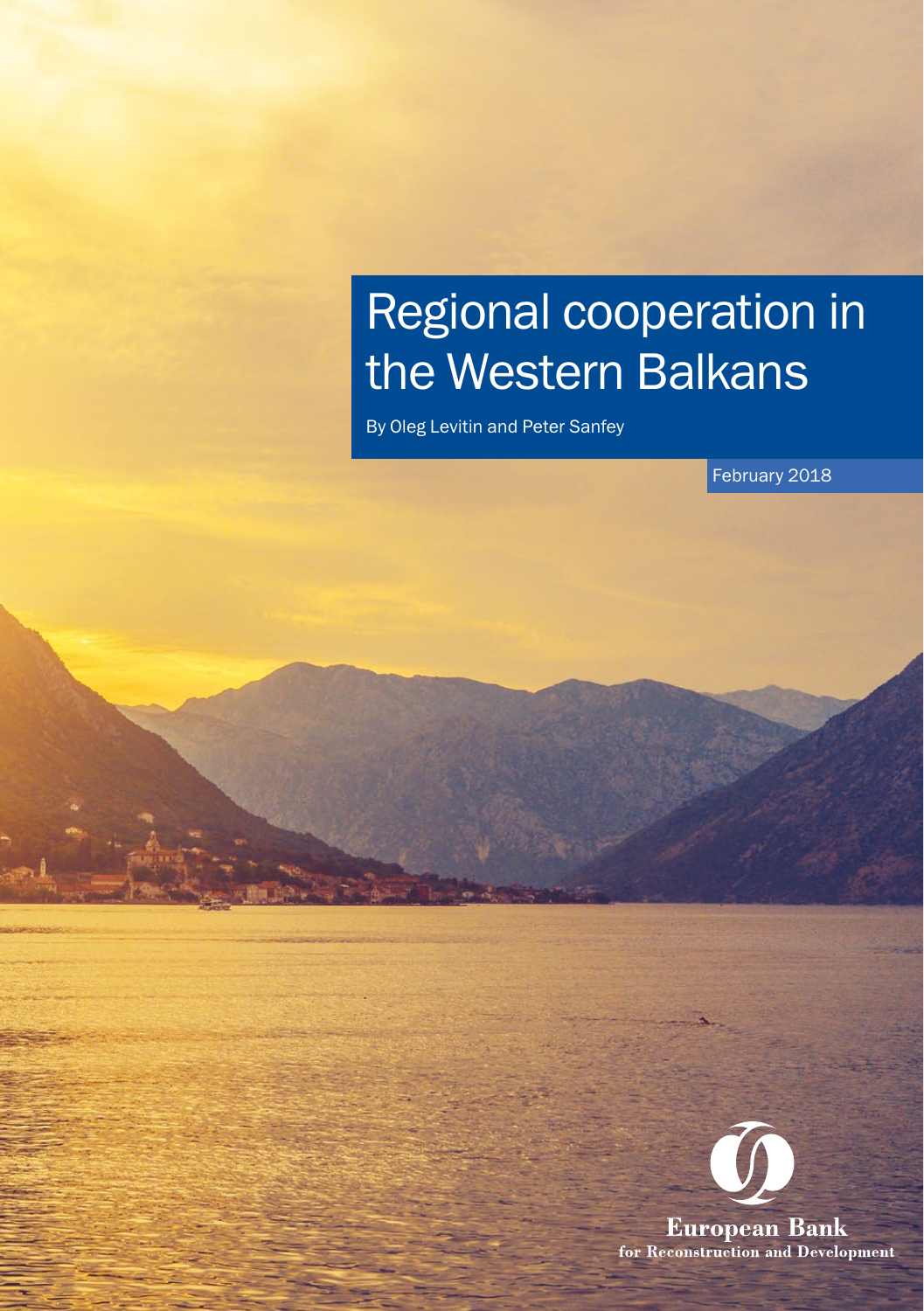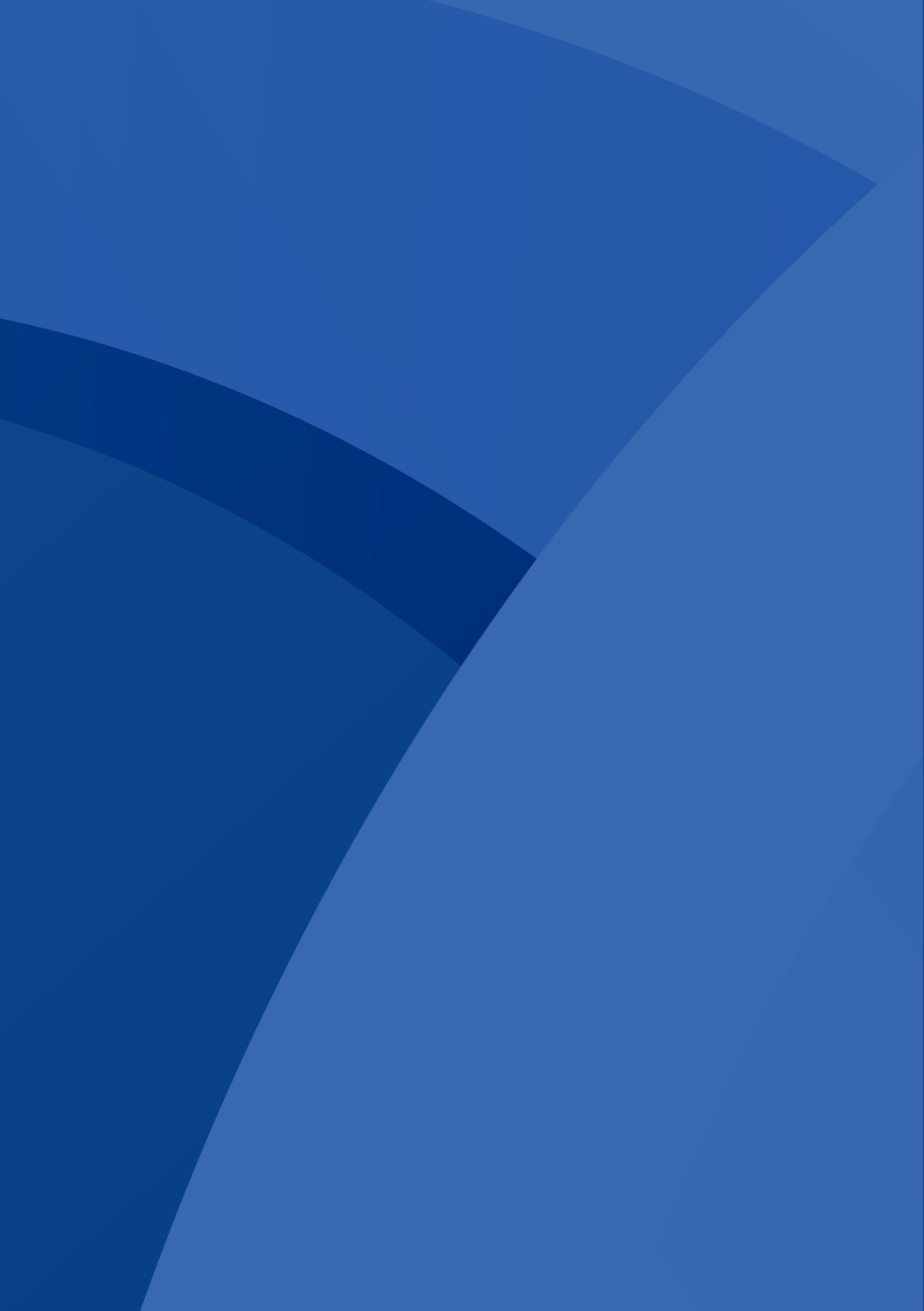# Regional cooperation in the Western Balkans

By Oleg Levitin and Peter Sanfey<sup>1</sup>

## Executive summary

The Western Balkans Investment Summit, to be held at the EBRD's Headquarters in London on 26 February 2018, is designed to promote the region as an attractive investment destination. It aims to bridge the gap between the high level of political commitment among the regional leaders and concrete, truly regional, projects on the ground.

The historic first Western Balkans Summit at the EBRD in February 2014 brought together, for the first time in such a format, prime ministers of all Western Balkans countries, effectively launching the new process of regional cooperation: "Western Balkans Six at the level of Prime Ministers". Besides promoting the Western Balkans as an investment destination, the Summit contributed to the strengthening of regional stability and improving regional cooperation. In particular, it strongly promoted the need for better prioritisation and coordination of major regional connectivity projects among the beneficiaries, as well as between the European Commission (EC), international financial institutions (IFIs) and bilateral donors, and the importance of inclusive partnership and the need to bring the EBRD and other IFIs on board at the earliest stage in the consideration and design of major regional projects.

The forthcoming 2018 Summit will continue work on promoting concrete regional projects in transport and energy that address key regional bottlenecks. But there is more to regional integration than physical infrastructure alone. The plan is to discuss ways to further the "soft connectivity" agenda. A key element of the latter is creating a single investment space, which includes harmonising legislation, removing non-tariff barriers, improving both the depth and horizontal links of capital markets, strengthening the business environment in the region, and facilitating foreign investment.

Regional cooperation has been one of the greatest achievements of the Western Balkans and it has brought with it two key benefits. First, it reduces tension and strengthens regional stability. And second, it brings various practical benefits that stem from higher levels of intra-regional flows of goods and services, enhanced competitiveness of relatively small economies, and increased attractiveness of the region as an investment destination.

The European Union remains the main external anchor for the region's stability and comprehensive reforms. Strengthening regional cooperation is an explicit requirement for the Western Balkans aspirant countries in their EU membership bids. At the same time, regional cooperation today is a well-informed choice on the part of the regional leaders. Compared with the remaining obstacles to regional integration, such as infrastructure and the uneven business environment, the purely political obstacles are much less significant. Indeed, politically, the region is ready more than ever to assume greater ownership of regional cooperation, which is key for stability and sustainable development.

The intensity and diversity of regional cooperation, the dimensions of which boast dozens of institutions and initiatives, is a contribution to regional stability in its own right. However, economic conditions remain difficult despite the pick-up in growth in recent years, unemployment and poverty are widespread, and short-term growth prospects, while favourable, are not sufficient to narrow significantly the gap in living standards with the EU. Within the framework of the new Regional Economic Area, the focus should be on additional efforts in a few areas crucial for the success of this agenda and for sustainable long-term economic development of the region – such as: removing trade barriers, highlighting investment opportunities and synergies, enhancing regional mobility and developing digital integration.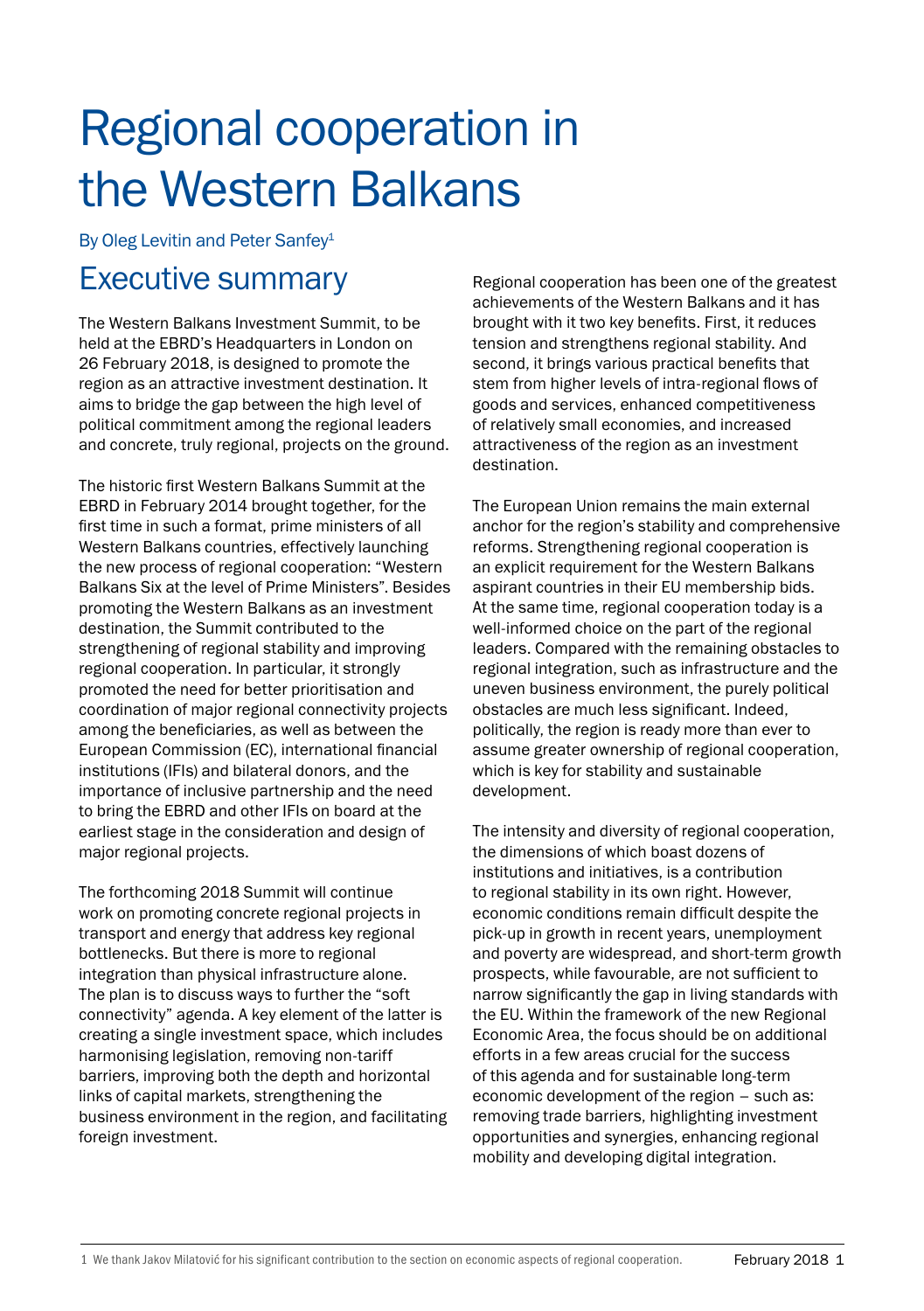## Political aspects of regional cooperation

Regional cooperation has been one of the greatest achievements of the Western Balkans. The combination of the shared objectives for the integration into Euro-Atlantic institutions and the relatively high level of regional integration is what makes the Western Balkans different today – in a positive way – from other transition regions where the EBRD operates, such as the Caucasus and Central Asia. Due to the objective needs of the Western Balkans, and since stronger regional cooperation and good neighbourly relations are explicit requirements for the Western Balkans aspirant countries in their EU membership bids, the process of regional cooperation will likely gain increasing momentum in the future.

The importance of regional cooperation is underlined by two key benefits. First, it reduces tension and strengthens regional stability, which in turn is a key precondition for sustainable development. And second, it brings various practical benefits. The latter stem from increased intra-regional flows of goods and services, as well as scientific and cultural exchanges, enhanced competitiveness of relatively small national economies and the increased attractiveness of the region as a whole as an investment destination.

The main economic and social challenges facing the region – improving infrastructure, diversifying stable energy supplies, strengthening competitiveness, increasing exports, reducing the high levels of unemployment, developing administrative capacity, addressing environmental problems, fighting corruption and organised crime, and improving the business environment – are not only common for individual Western Balkans countries but, importantly, can be most efficiently addressed by joint and coordinated effort at the regional level.

The two main pillars of stability in the Western Balkans are, on the one hand, Euro-Atlantic institutions and, on the other, regional cooperation. It would not be an exaggeration to say that, thanks to these key factors the Western Balkans are currently more stable politically and in terms of security than at any point in the last 20 years. During the past 10 years in particular the region has experienced two major challenges and on

both occasions has demonstrated remarkable resilience. First came the events in and around Kosovo in 2008 when, for once, a unilateral secession did not lead to military responses and all regional neighbours adopted differing but mature approaches. The best demonstration of the region's new level of stability was the fact that an all-inclusive regional institution, the Regional Cooperation Council (RCC), which replaced the Stability Pact for South Eastern Europe, convened for its constitutive meeting just days after the proclamation of independence by Kosovo.

And then came the economic crisis, which, even when it hit the region the hardest, did not cause political destabilisation in any of the Western Balkans countries, nor did it adversely affect relations between them. There has been no evidence of the economic crisis having a negative effect on inter-ethnic relations, which have always been among the key destabilising factors in the Western Balkans. To an extent, this region defies today some worrying trends in wider Europe, including an increase in nationalist sentiment and the growing popularity of far-right political parties.

The latest refugee crisis, which since 2015 has affected a number of countries along the so-called Western Balkans Route, has become a serious burden for them. And yet, despite occasional tensions in bilateral relations, these countries have by and large responded to the new challenge responsibly. The situation could have been very different if the existing regional cooperation were not in place.

The region is involved in various forms of cooperation with NATO (in particular, Albania and Montenegro are fully fledged members, as well as Croatia, which is closely integrated with the region). The Alliance remains an important source of the region's stability. More important still is the system of commitments and scrutiny stemming from the European Union's Stabilisation and Association Process (SAP) that today effectively plays the key stabilising role. All countries of the region have Stabilisation and Association Agreements (SAAs) with the European Union; four of them have acquired formal status of an EU candidate country, and two are in the process of EU accession negotiations. Croatia's accession to the European Union in July 2013 was rightly hailed by its Western Balkans neighbours as not only a confirmation of the European prospects for the Western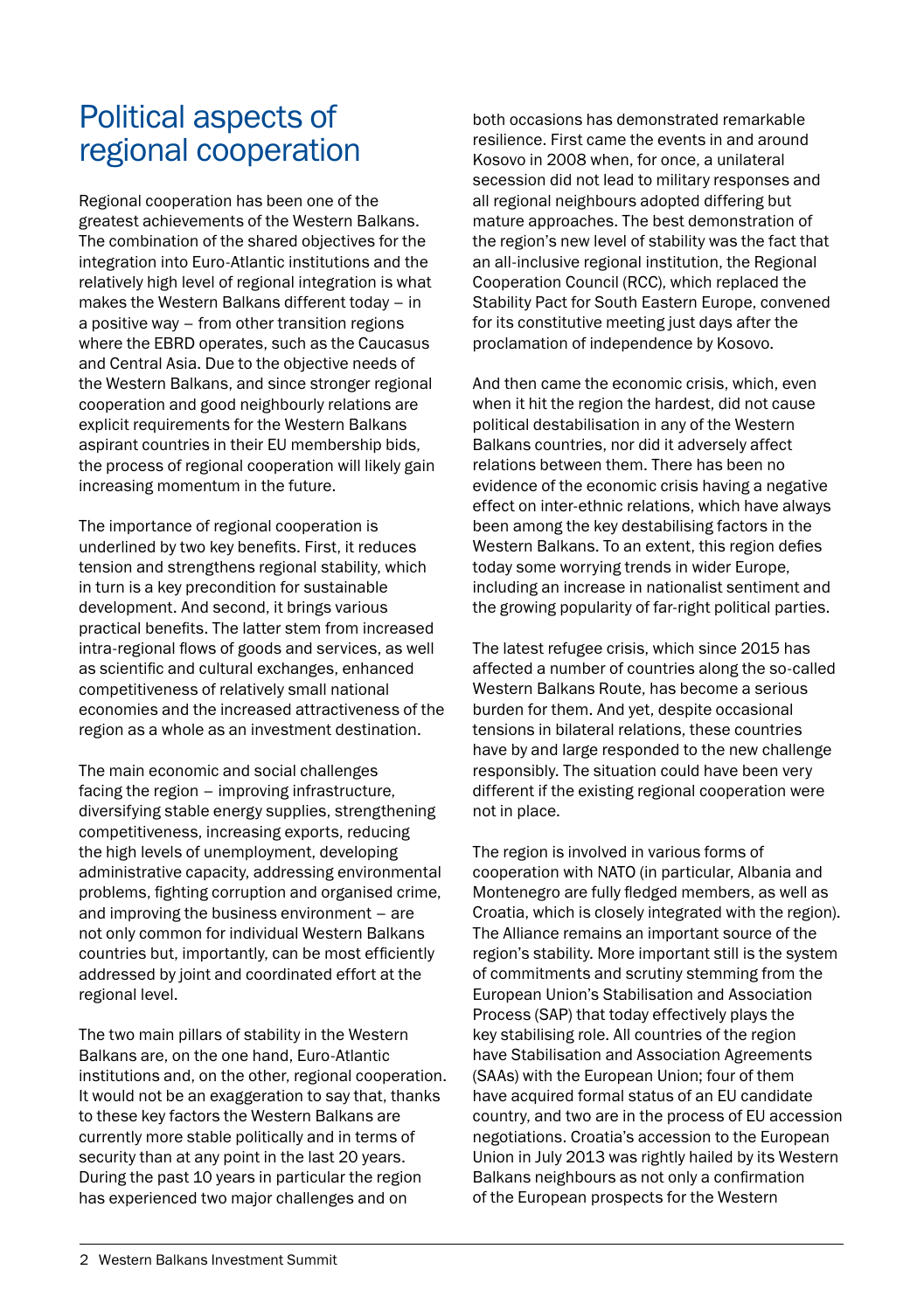Balkans, but also as a direct contribution to strengthening the region's stability and enhancing its attractiveness as an investment destination.

Certainly the European Union continues to expend effort today, as it did at the beginning of the SAP process and the adoption of the Thessaloniki agenda, to find the right balance between the need to honour strict conditionality and the desire to support stability in the Western Balkans by maintaining momentum in the EU approximation process. What is important is that – regardless of all the anxieties related to the situation in the eurozone or to Brexit – there is a clear realisation that it is in the European Union's own strategic interest to continue with the integration of the Western Balkans into the European Union; a realisation that underpins all relevant EU documents of recent years, including the latest EU Enlargement Stratey ("Strategy 2025") released by the EC on 6 February 2018. Maintaining the momentum of integration into the European Union is not a panacea for all the problems of the Western Balkans, but it is the most efficient tool Brussels has to keep these countries on track and to support regional stability.

The approach of regional leaders has evolved in a positive way, too. In the past they sometimes viewed regional cooperation as something imposed on them by Brussels. The conditionality, the explicit requirement for the candidate countries to contribute to regional cooperation in order to fulfil their membership aspirations, remains an important tool in the hands of the European Union. But today the regional leaders are genuinely committed to regional cooperation, because they also see its practical benefits and realise that this is a direct contribution to stability in the region.

#### Good neighbourly relations

Good neighbourly relations support cooperation and contribute to regional stability in their own right. Recent achievements in the development of these good relations among Western Balkans countries can be divided into two categories. The first includes reconciliatory steps related to the legacy of the armed conflicts of the previous decades. The measures undertaken in this direction have been very important, because until a process of accepting responsibility for what happened in the 1990s is complete, the newly achieved stability will remain incomplete as well. Recent highlights include continued EU-facilitated dialogue between Belgrade and Pristina aimed at normalising relations between them, a rapprochement between Serbia and Bosnia and Herzegovina, a rapprochement between Albania and Serbia, as well as the efforts by the new Macedonian authorities, which replaced the old regime in summer 2017, to improve relations with its neighbours to the east and south.

The second category is represented by intensified bilateral and trilateral exchanges on various practical issues. Besides numerous agreements signed in recent years concerning economic cooperation, a new phenomenon in the Western Balkans is the increasing popularity of the joint sessions involving the governments of neighbouring countries. Another important achievement is a number of bilateral border demarcation agreements signed in the last few years.

Bilateral relations are still complicated by the legacy of the wars of the previous decades, and sensitivities regarding inter-ethnic relations. While the potential for conflict has diminished, certain irritants in relations persist, including unresolved border issues. In the past, Croatia and Slovenia provided a positive example of how to separate bilateral issues from the issues related to the EU accession process, but they also highlighted problems when these two tracks are linked. Unfortunately the more recent reincarnation of the border dispute between these two countries has demonstrated all the complexities of the problem.

Croatia's accession to the European Union in July 2013 was accompanied by its reaffirmation of its previous clear commitment to provide unconditional support to its Western Balkans neighbours in their EU approximation efforts. How things will develop in practice remains to be seen. The latest EU Enlargement Strategy released by the EC on 6 February 2018 raised an important issue: the need to put special arrangements in place to ensure that new member states are not in a position to block the accession of other Western Balkans candidates. Such a mechanism (to prevent a member from blocking accession of an aspiring non-member over a bilateral issue or from using its position in the club to resolve a bilateral issue on its terms) currently does not exist in the EU, but would indeed be crucial as long as Western Balkans countries are not admitted all in one package, which is currently not the plan.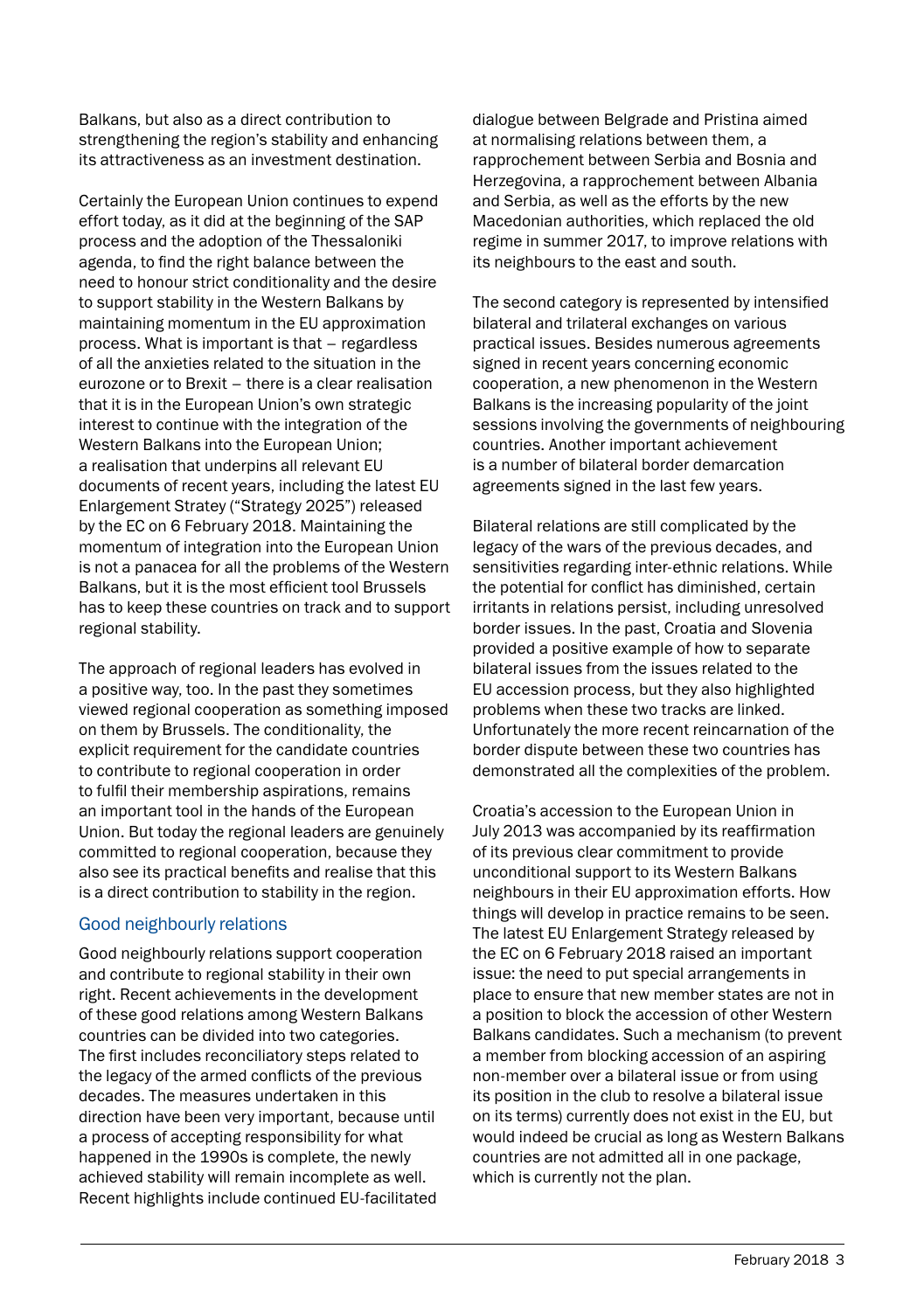#### Format of regional cooperation $1$

The new format of regional cooperation – the "Western Balkans Six"² at the level of prime ministers – was effectively launched at the Western Balkans Summit at the EBRD Headquarters in London on 24 February 2014. Besides the six prime ministers it was also attended by the Croatian prime minister. It currently co-exists with the wider South-East Europe Cooperation Process (SEECP).

The format of the SEECP, which emerged at the early phases of regional cooperation of the 1980s, has remained almost unchanged since then, except that one of the participants – Yugoslavia – has been replaced by its former republics. SEECP includes a heterogeneous group of countries beyond the geographical boundaries of the Western Balkans. The wider format has its clear rationales, including better opportunities for sharing experience.

At the same time, the experience of other regions, where regional cooperation was similarly intertwined with the process of EU integration (the Visegrad Group and the Baltic countries), demonstrated the advantages of a more streamlined sub-regional format. The informal "Western Balkans Six" grouping brings together those countries that are all more or less at the same phase in their EU approximation and that, crucially, share the same aim of integrating into the European Union, face similar challenges in their economic development, could benefit from better mutual coordination, and have many common cultural features. It is much easier for the leaders of this narrower group to meet informally and more frequently than the SEECP does; there are fewer languages spoken between them and most of them have long-established personal relations.

The downsides of the new format, apart from the threat of "recreating Yugoslavia" (which is clearly unjustified), are related mostly to the fears of "ghettoisation" of the Western Balkans countries, which can be perceived as being isolated in their waiting room for coveted EU accession. Such fears can be alleviated by continuing engagement with existing EU members, Croatia and Slovenia, provided, of course, the latter want to be associated with the "Western Balkans Six". Croatia, as the newest EU member from the region, could

become a real bridge between the European Union and the Western Balkans. Slovenia, even if slightly different from a geographical perspective, has the same historical and current links to the region, and could also act as a bridge.

Bearing in mind the abovementioned arguments and building on the experience of the so-called Brdo Process meetings of presidents, the EBRD organised at its Headquarters in London in February 2014 the first Western Balkans Summit. It brought together, for the first time in the "Western Balkans Six plus" format, prime ministers of all Western Balkans countries, launching the "Western Balkans Six" process at the prime ministerial level.

It was agreed that the first forum at the EBRD would not be a one-off event and that the EBRD would organise follow-up conferences every two years. The EBRD remains committed to three overarching objectives of its first WB Summit: promoting the region as an investment destination, contributing to regional stability through strengthening regional cooperation, and furthering the connectivity agenda.

The WB-6 process received a strong political boost at the August 2014 summit in Berlin, after which it became known as the Berlin Process. The Berlin process is a series of annual meetings of the six Western Balkans prime ministers and six EU member states with particular interest in that region hosted by different European countries. The 2014 summit in Berlin was followed by Vienna in 2015, Paris in 2016 and Trieste in July 2017. The next, in July 2018, will be held in London.

The biennial Western Balkans Investment Summits at the EBRD are complementary to the annual Berlin Process summits. In terms of format, WB Summits at the EBRD are different from the Berlin Process Summits not only because it is WB-6 and not WB-6 + EU6. They are different in that they merge the political and business forum parts together. This means that when the prime ministers come to EBRD HQ in February 2018, they will not be talking to each other, as they did in Berlin, Vienna, Paris and Trieste (although there will be of course an opportunity for such discussions, both at the bilateral and multilateral basis), but – together – to foreign investors. The initial strong focus

1 See more regarding the "Western Balkans Six" format in "Regional cooperation in the Western Balkans" by Oleg Levitin in *A European Union with 36 members. Perspectives and risks, Center for EU Enlargement Studies*, 2014, pp.199-212.

2 Countries of the former Yugoslavia plus Albania, minus Slovenia and Croatia.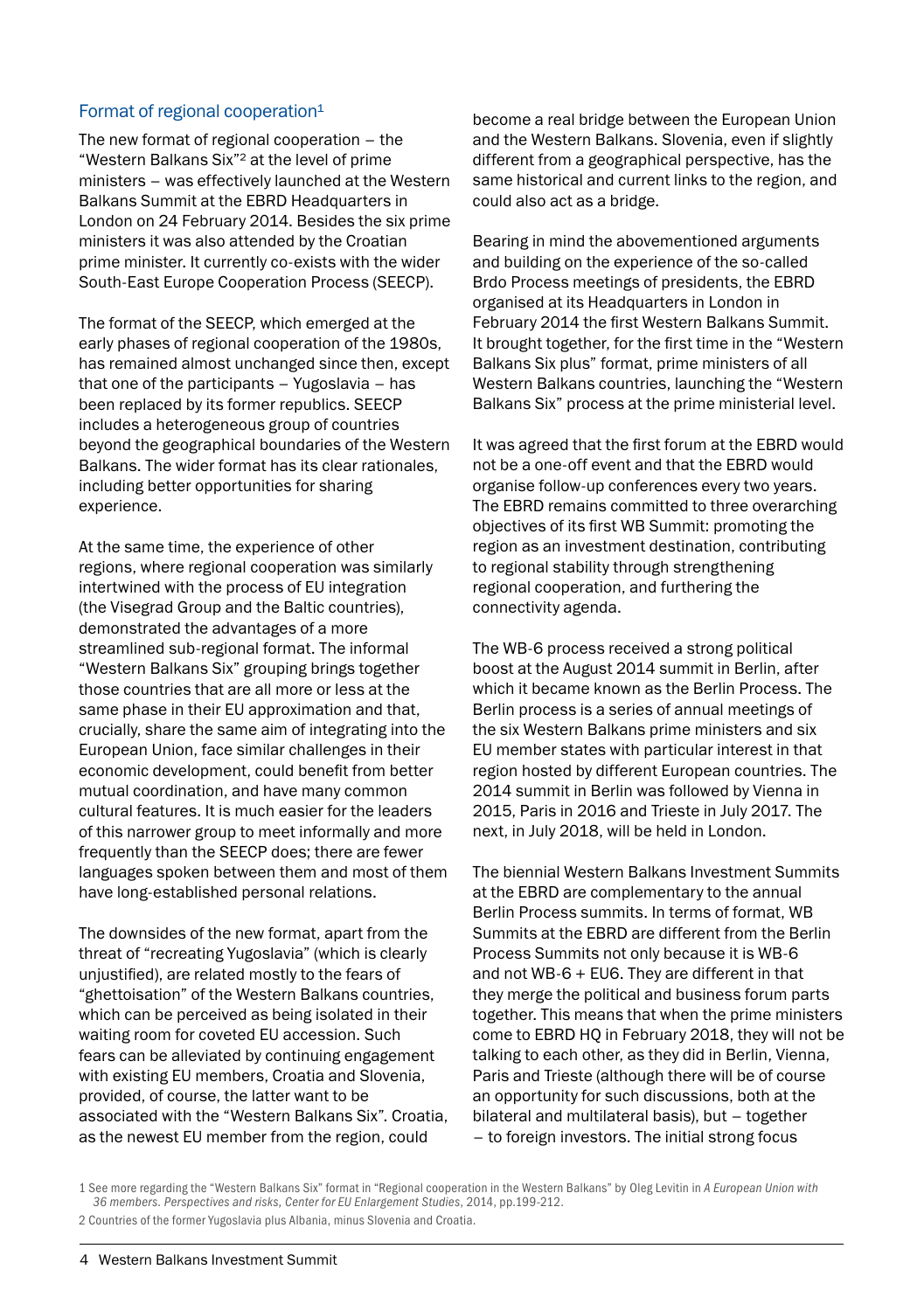on investment promotion of the EBRD Summits is another distinction. The second summit at the EBRD, in February 2016, which put a strong emphasis on investment promotion, received a new name – the Western Balkans Investment Summit. It widened the geography of investors (it saw for the first time, for example, several Chinese companies). We tried to engage the regional leaders and businesses in serious discussions on the ways in which to bridge the gap between the existing high level of political commitment to regional integration and how it translates into concrete regional projects on the ground and in the ways to bridge the existing funding gap. These discussions were closely linked with the Bank's effort to intensify policy dialogue with the countries where it invests.

The forthcoming 2018 Western Balkans Investment Summit at the EBRD will continue the work on promoting concrete regional projects in transport and energy as key regional bottlenecks. But there is more to regional integration than physical infrastructure alone. The plan is also to discuss ways to further the "soft connectivity" agenda. A key element of the latter, from the EBRD's perspective, is creating a single investment space, which includes harmonisation of legislation, removal of non-tariff barriers, improving both the depth and horizontal links of capital markets, strengthening the business environment in the region, and facilitating foreign investment. This is in a way the EBRD's contribution to the concept of the Regional Economic Area (REA) approved by the regional leaders and the EC at the Summit in Trieste in summer 2017 (see more on the REA in the economic section below).

Besides sending the rest of the world a strong political message of the new levels of maturity and stability of the region, and besides promoting the Western Balkans as an investment destination, the first Western Balkans Summit held at the EBRD in 2014 helped to strengthen regional cooperation. In particular, it strongly encouraged better prioritisation and coordination of the major regional connectivity projects among the Western Balkans countries, as well as with and between the EC, IFIs and bilateral donors. It also promoted inclusive partnership, highlighting the need to bring the EBRD and other IFIs on board at the earliest phase of considering and designing major regional projects.

The efforts, under the strong leadership of the European Commission, to prioritise connectivity projects in the areas of transport and energy culminated in agreement reached at the high-level meeting between the EC and Western Balkans prime ministers in Brussels in April 2015. These projects have been supported by approximately €1 billion from the IPA (Instrument of Pre-Accession Assistance) programme for the period 2015-20. All Western Balkans countries have established National Investment Committees to ensure coordination within the country and to enable preparation of the single project pipeline. The result is a visible strengthening of the way the EC, IFIs and donors pool resources in support of regional projects, first of all under the Western Balkans Investment Framework (WBIF). The WBIF was established in 2009 and is now the main tool for regional cooperation on major projects. By pooling grant resources from the EC with loans and other support from IFIs and bilateral donors, the WBIF has helped to get around some of the severe fiscal constraints facing all countries in the region. As a coordination mechanism, the WBIF has also had success in ensuring that a more strategic approach is taken to investing in regional infrastructure.

One of the remaining challenges, however, is greater regional ownership, including ways to ensure that the countries of the Western Balkans play a greater role in the coordination mechanisms among the EC, IFIs and key donors. For this to happen, a more flexible and innovative approach may be required on the part of the EC and IFIs, including with respect to the existing mechanisms, such as the WBIF.

A greater challenge of a different sort is the financing gap. It stems from the fact that all available resources under the WBIF and the abovementioned EC's commitments under the IPA are simply not enough for the financing needs of major infrastructure projects. One of the ways forward is to engage – in the best interests of the Western Balkans – with the growing number of Chinese and other non-European investors in the region and, critically, with sources of private investment.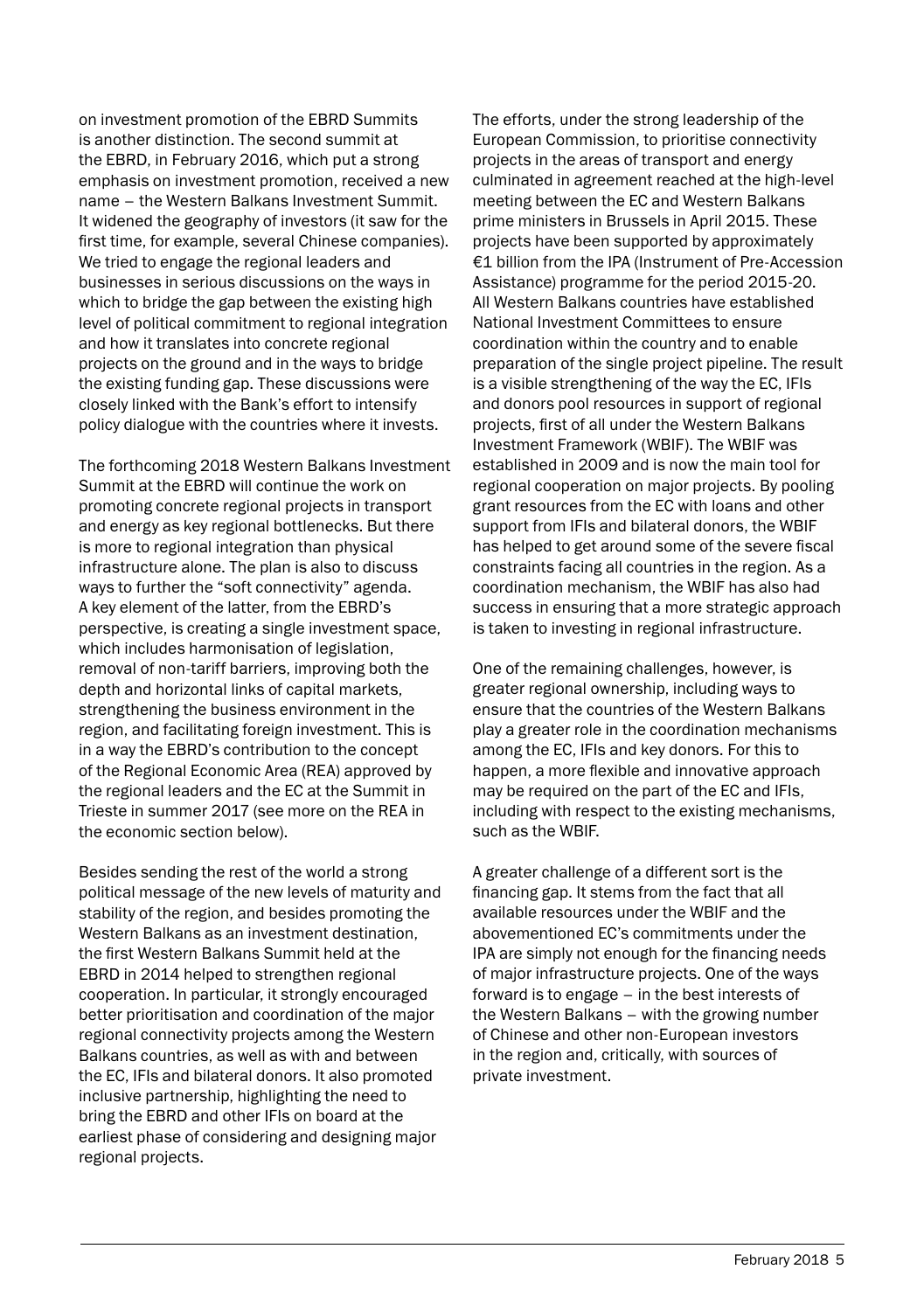## Economic aspects of regional cooperation

One of the most pressing issues facing all Western Balkans countries is how to develop a sustainable growth model that will deliver jobs and prosperity over the long term. The economies of the Western Balkans have enjoyed mixed fortunes in recent years. GDP growth in 2016 picked up to 3 per cent on average, and while preliminary estimates for 2017 are somewhat lower (2.4 per cent on average), a rebound to 3 per cent is projected for growth in 2018 (see Table 1). While any growth is welcome, these levels are well below those seen before the global crisis of 2008-09 and are insufficient to put a significant dent in the gap in living standards between the region and the EU. Over the medium term, however, the region has significant catch-up potential, as indicated by the relatively low levels of GDP per capita compared with the EU average (adjusted for purchasing power standards – see Chart 1). The speed of catch up will depend on the pace of addressing the challenges that hold back the region from developing its full potential². Greater economic cooperation among the Western Balkans countries could be one of the main sources of economic growth in the coming years.

### Table 1: GDP growth rate (% change)

| Country                    | 2016 | 2017<br>(estimate) (forecast) | 2018 |
|----------------------------|------|-------------------------------|------|
| Albania                    | 3.4  | 37                            | 3.7  |
| Bosnia and Herzegovina 3.2 |      | 2.5                           | 3.0  |
| <b>FYR Macedonia</b>       | 24   | 15                            | 25   |
| Kosovo                     | 3.4  | 37                            | 3.5  |
| Montenegro                 | 29   | 37                            | 3.3  |
| Serbia                     | 28   | 1 8                           | 29   |
| Weighted average           | 3.0  | 24                            | 30   |

Source: EBRD's Regional Economic Prospects, November 2017.

#### Chart 1: GDP per capita as a share of the EU-28 average



Source: Eurostat. (Note: No data are available for Kosovo.)

As noted above, one of the outcomes of the Western Balkans Summit in July 2017 in Trieste was the adoption of a consolidated multi-annual action plan for a regional economic area in the WB-6. The intention is to move the six Western Balkans countries beyond the existing free trade agreement and towards a more comprehensive economic cooperation, within the context of the Berlin process. All countries are committing to deepening further their collaboration within the current regional free-trade agreement (CEFTA) to the point where goods, services, investments and skilled people can move freely within the region without tariffs, quotas or other unnecessary nontariff, and other, barriers. The private sector and international organisations are expected to play important roles in the development of the Regional Economic Area (REA). The former should provide feedback and buy-in for the reforms, and the latter are expected to align their assistance programmes with the needs identified in the plan.

There are four components of the Regional Economic Area to be addressed by the action plan: (i) trade, (ii) investment, (iii) mobility, and (iv) digital integration.

2 This issue is analysed further in: "How the Western Balkans can catch up" by Peter Sanfey, Jakov Milatovic and Ana Kresic, (EBRD Working Paper No. 185).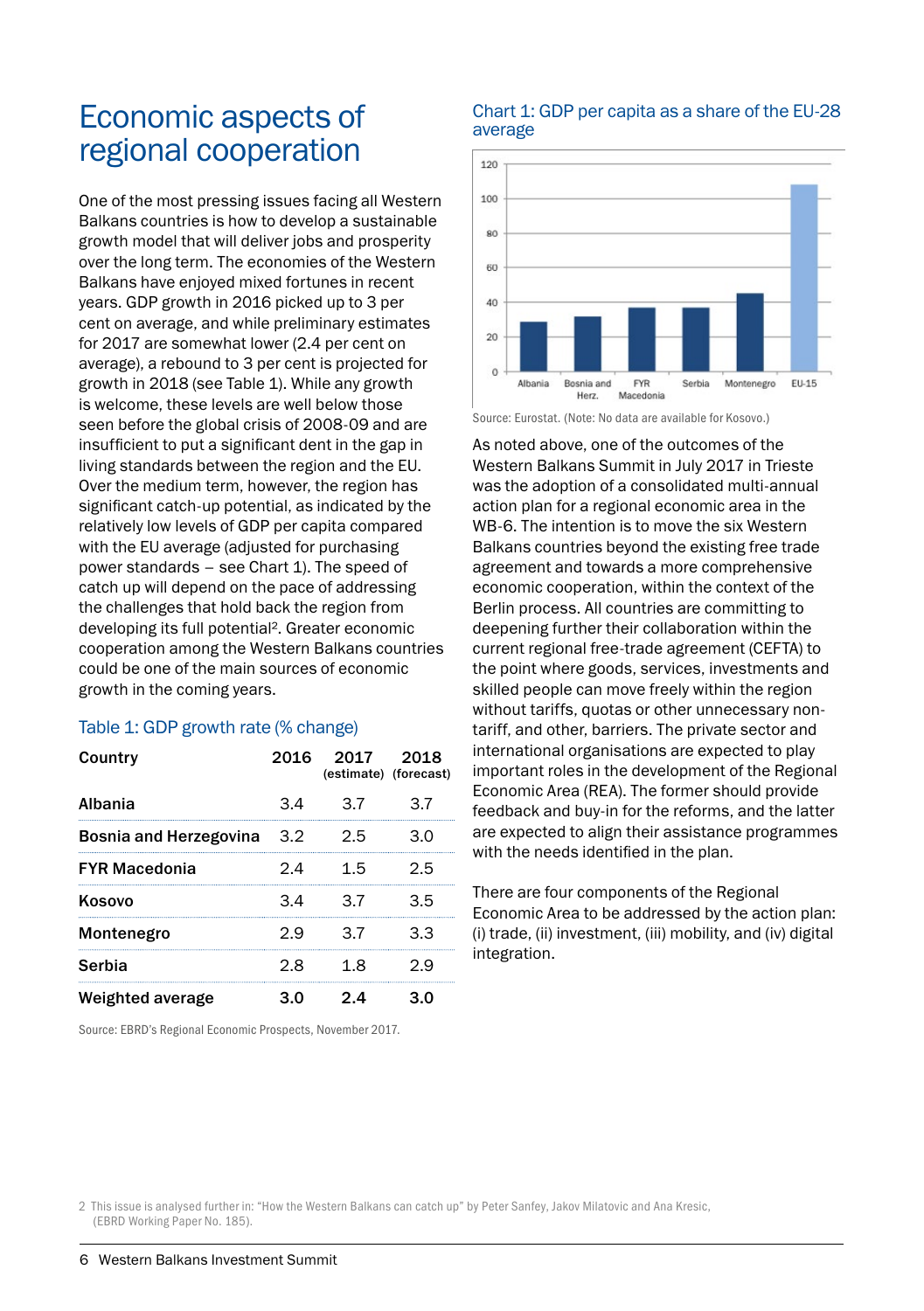#### **Trade**

Under the REA, Western Balkans countries have committed to deepening further their collaboration on areas such as trade liberalisation, electronic commerce, and trade dispute settlements. The CEFTA Secretariat will continue to monitor nontariff measures in the region and prepare an annual report on the main impediments to trade.

This focus on trade is welcome, as the region is still performing below potential. Average trade openness, defined as the sum of exports and imports as a percentage of GDP, of the WB-6 stands at just 70 per cent of the EU-11 (that is, the 11 countries from central and eastern Europe that joined the EU in 2004 or later). The main reasons why trade in the Western Balkans is still low compared with its EU-11 peers include: (i) a legacy of the break-up of Yugoslavia, including the destruction of production value chains not fully replaced by inclusion in EU value chains; (ii) obsolete transport infrastructure; and (iii) an inadequate business environment, including onerous customs and trade regulations as well as a high level of non-tariff barriers to trade.

Intra-regional trade is far less important at present. The EU is by far the region's most important trading partner. Two-thirds of the region's exports are with the EU (see Chart 2). The share ranges from 80 per cent in FYR Macedonia to just 23 per cent in Kosovo. All countries have a Stabilisation and Association Agreement with the EU, which gives the countries preferential access to EU markets for most goods. On average 20 per cent of Western Balkan exports go to neighbouring countries. This figure covers a range from a 46 per cent share in Kosovo to a mere 9 per cent in Albania. Exports from the WB-6 countries grew by about 60 per cent on average over the past 10 years, and most of this growth was driven by the rise of exports to EU countries, rather than from higher intra-regional trade. One reason for this might be in the similarity of the Western Balkans countries' main export products, although there are important differences among the six countries in terms of revealed comparative advantage.³

#### Chart 2: Exports, by destination as per cent of total exports



Source: UNCTAD and the Central Bank of Kosovo, authors' calculations.

Significant trade barriers still exist in the region. Customs and trade regulations are a major problem for many exporters. The bureaucracy associated with exporting or importing is often onerous. The time and costs to trade are much higher compared with the EU-11 average. For instance, World Bank estimates place the average cost to export in the EU-11 at US\$ 34 per unit compared with US\$ 65 in Albania or US\$ 232 in Kosovo. At the same time, average time to export in EU-11 is 5 hours per unit, compared with 6 hours in Serbia or up to 66 hours in Kosovo (see Charts 3 and 4). But it should also be noted that trading across borders is less problematic than other areas included by the World Bank in its annual Doing Business report. In other words, the region's "distance to frontier" (that is, remaining gap to best practice) in the area of cross-border trade is typically the lowest among a range of business obstacles, including resolving insolvency, getting electricity or enforcing contracts.

In addition, evidence from the EBRD-World Bank Business Environment and Enterprise Performance Survey (BEEPS), last carried out in 2013, shows that customs and trade regulations were often perceived as a problem. Almost 5 per cent of firms in this region saw it as the biggest business environment obstacle (out of 15 options), and on average, every 10th firm in the region saw customs and trade regulations as a major or very severe obstacle for doing business.

3 This issue is analysed further in: [www.ebrd.com/publications/working-papers/firm-performance](http://www.ebrd.com/publications/working-papers/firm-performance) Firm performance and obstacles to doing business in the Western Balkans: evidence from the BEEPS" by Ana Kresic, Jakov Milatovic and Peter Sanfey (EBRD Working Paper No. 200).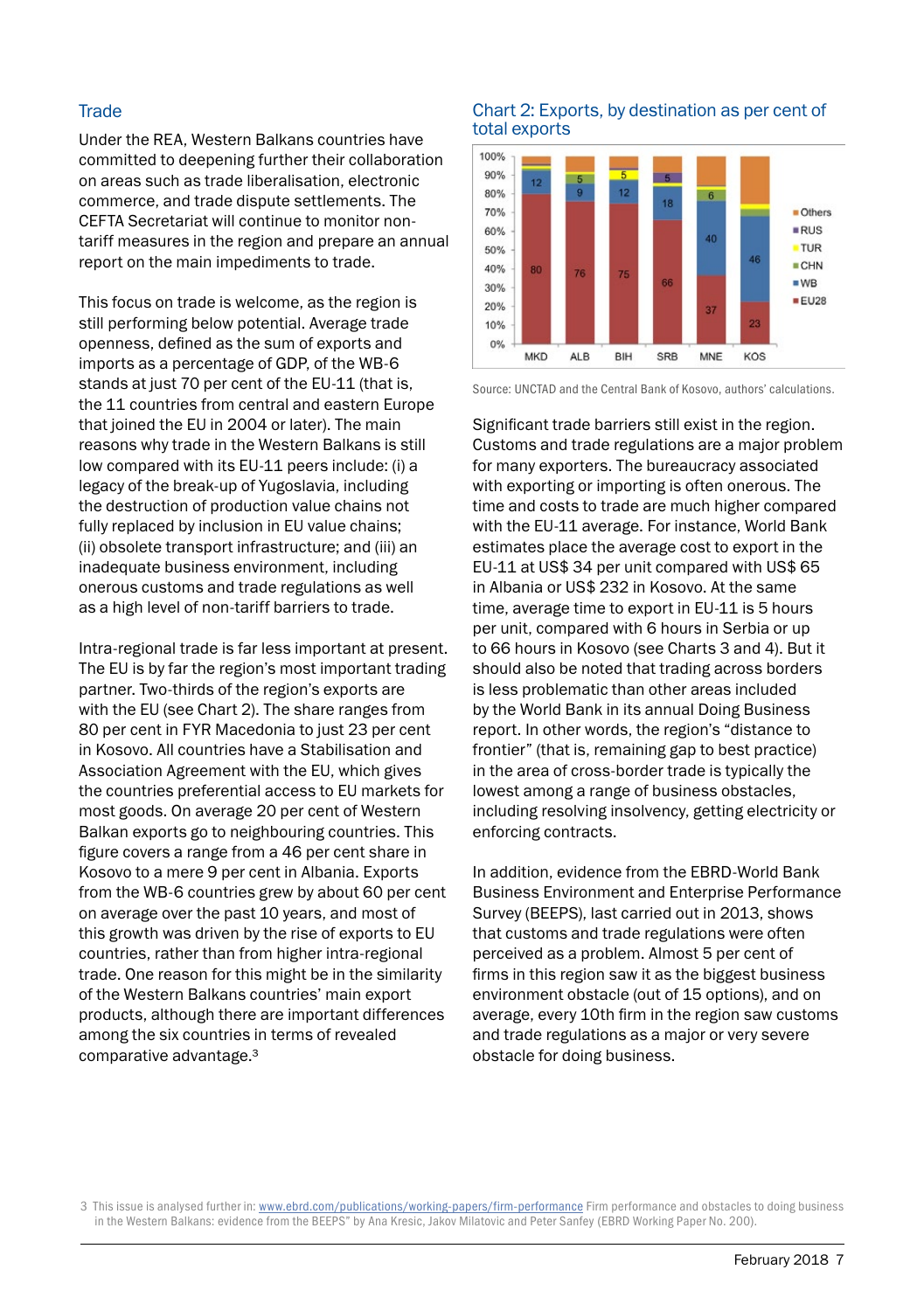

#### Chart 3: Time to trade, in hours

#### Chart 4: Cost to trade, US\$



Source: World Bank *Doing Business 2018* report.

Some progress has been made recently in easing trade across borders. Recent major reforms include: (i) implementation of an electronic riskbased inspection system, which reduced the time for border compliance in Albania in 2016; (ii) rationalisation of the customs fee schedule and permit structure, improvement in the riskbased inspection system, simplified customs procedures and the elimination of a document previously required in FYR Macedonia; and (iii) the recent streamlining of the customs clearance process and implementation of the Albania-Kosovo Transit Corridor. These measures, and others, may help improve the somewhat negative business perceptions (cited earlier) of customs and trade regulations.

#### Investment

The REA foresees the harmonisation of investments policies through the development of a Regional Investment Reform Agenda. The six countries will develop a common platform for investment promotion. To this end, they inaugurated the idea of the Regional Chamber Investment Forum and an Online Investment Platform for the Western Balkans during the Trieste Summit. The EBRD has agreed to become the strategic partner of the Chamber Investment Forum and is currently funding its Secretariat, which is responsible for the Online Investment Platform.

To date, the region has had limited attraction for foreign investors. Western Balkans countries lag significantly behind the EU-11 in terms of FDI stock per capita received. The average FDI stock per capita in the Western Balkans is around €2,600, compared with almost €6,000 in the EU-11 (see Chart 5). In addition, much of the existing FDI did not target the tradeable sectors, and hence the export capacity of the region, but rather came through privatisations of sectors intended primarily for domestic consumption. Although Western Balkans countries have significant advantages in terms of stable economies, low labour costs, favourable tax regimes for investors and a strategic geographical location, none of these has been sufficient to overcome the obstacles highlighted above.



#### Chart 5: FDI stock per capita  $(\epsilon)$

Source: Authors' calculations based on UNCTAD database.

The new Western Balkans online Investment Platform, to be launched at the EBRD Western Balkans Investment Forum in February 2018 and managed by the Secretariat of the EBRD-funded Chamber Investment Forum, may help improve FDI inflows. Investment in this region has been hampered by the small size of each individual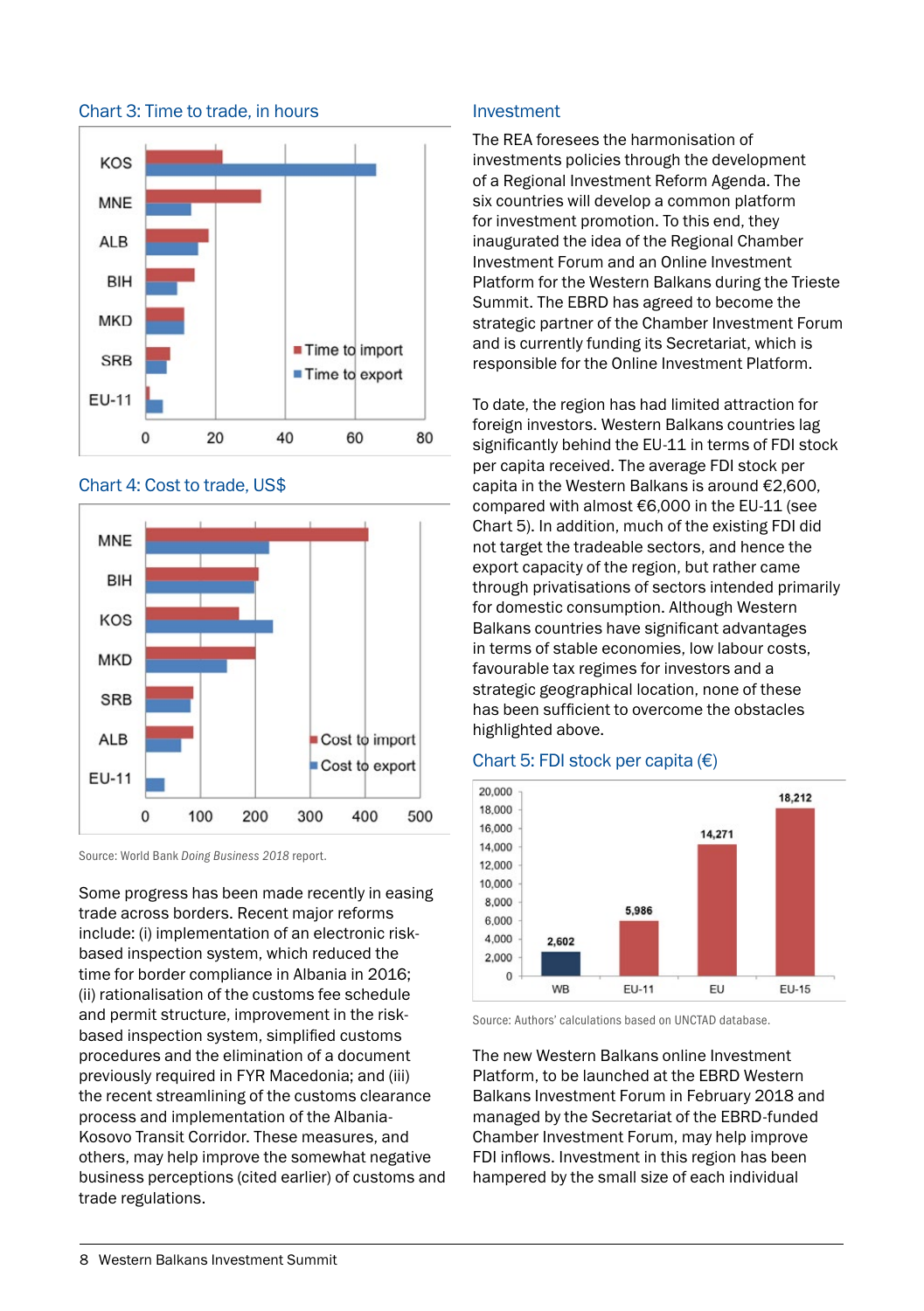market and investors' lack of knowledge about the resources and potentials of the region. The new platform could help in selling the region's advantages and making it easier for interested investors.

### **Mobility**

The REA envisages better integration of highly skilled professionals and academics in the region into professional and research networks. The Mobility Agenda aims at removing obstacles to the mobility of: (i) professionals, through regional mutual recognition agreements of professional qualifications (doctors, dentists, architects, and so on) as well as automatic recognition of academic qualifications; and (ii) students, researchers and academics, through joint academic mobility and cooperation programmes.

Lack of skills is a significant problem that cannot be easily fixed. The plan's proposals to enhance the intra-regional mobility of skilled individuals are welcome as far as they go, but will not fully address the major skills gap across the region. Studies show that the region lacks both hard and soft skills. For example, results from the OECD's PISA assessments point to a significant deficit in the three tested areas (science, reading and mathematics) of 15-year olds in the Western Balkans in relation to the EU average. At the same time, the policy framework and incentive systems are underdeveloped and do not encourage publicprivate partnerships in developing and delivering lasting improvements in skills.

#### Digital integration

The REA envisages that measures will be taken to further the integration of the region into the pan-European digital market, through synchronised digitisation strategies, updated regulatory frameworks, improved broadband infrastructure and digital literacy. A roaming-free region is also part of the action plan.

The region currently lags far behind EU standards in terms of digital transformation. The plan's focus in this area is much needed, particularly in light of the fast developing EU-level framework for ICT networks and services. At present, most Western Balkans economies have established a supportive strategic framework for digital growth. It is encouraging that they have prioritised telecommunications and broadband related structural measures within the 2017-2019 Economic Reform Programmes (ERPs). With the legislative framework mostly in place, the latest EC Enlargement progress reports stressed the needs to strengthen the capacities and the independence of the regulatory agencies for electronic communications. Pressing challenges also include finalising the delayed digital broadcasting switchover process (where not completed), allowing the use of the digital dividend spectrum for broadband services, and increasing the use of e-commerce.

The region needs to accelerate high-speed broadband roll-out so as not to be left out of the pan-European digital infrastructure map. A regional approach in this context is crucial. The success of this approach in advancing the digital agenda is clearly demonstrated through the recent regional initiative to reduce roaming costs. The Regional Roaming Agreement has led to tangible impacts in terms of reduced roaming prices and increased roaming traffic. This demonstrates how such a regional home-grown initiative, driven and supported by all parties, can be instrumental in achieving positive outcomes for consumers within the Western Balkans region. Nevertheless, the region is still far from the "Roam like at Home" EU model and there is still ample room for implementing further legal and regulatory measures to match EU standards.